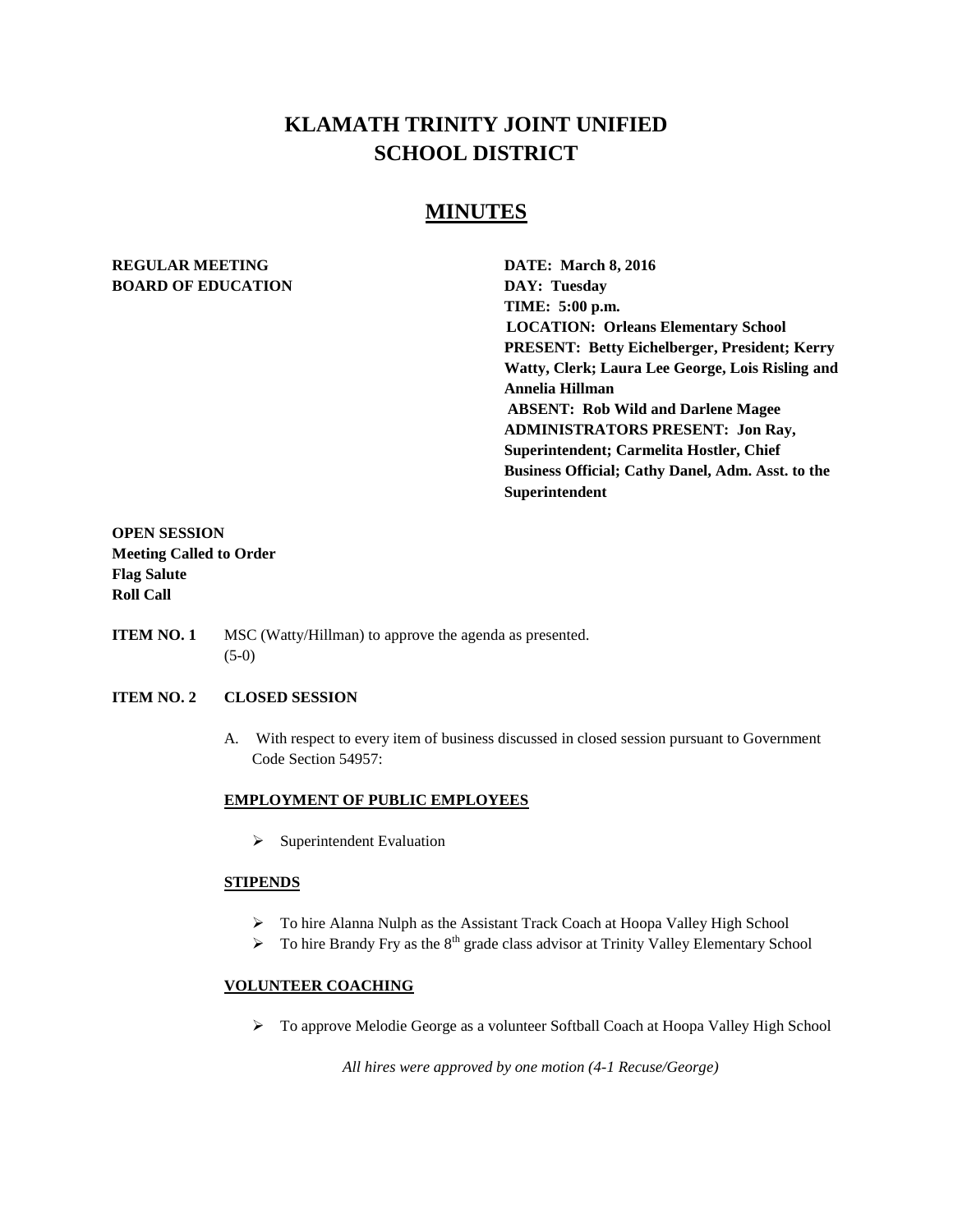*MIN 3/8/16 Page 2*

### **Discipline, dismissal, release, non-re-election, acceptance of the resignation of, or other action which otherwise affects the employment status of a public employee (G.C. Sec.54957)**

*The Superintendent has accepted the resignation of Pliny Jackson as the Girls Varsity Basketball Coach and the retirement acceptance from Robert Kinney*

*During the previous closed session, the Board acted to authorize the District Superintendent, or designee, to notify two probationary certificated employees pursuant to Education Code Section 44929.21 that he/she will not be reelected for the 2016-2017 school year.* 

*(5-0)*

*During the previous closed session, the Board acted to authorize the District Superintendent, or designee, to notify one administrator, pursuant to Education Code Section 44951, that he/she will be released from his/her position for the 2016-2017school year and assigned to a teaching position.*

*(5-0)*

GOVERNMENT CODE SECITON 54956.9 Conference with Legal Counsel – Anticipated Litigation: Under Government Code sections 54956.9(d)(2), the Klamath Trinity Joint Unified Board of Trustees hereby provides public notice that it may meet in Closed Session to decide whether there is significant exposure to litigation, and to consider and act in connection with matters for which there is a significant exposure to litigation. Under Government Code sections 54956.9, the Klamath Trinity Joint Unified Board of Trustees hereby provides public notice that it may meet in Closed Session to decide to initiate litigation and to consider and act in connection with litigation it has decided to initiate Conference with Legal Counsel – Anticipated Litigation: Significant exposure to Litigation.

GOVERNMENT CODE SECTIONS 6549.1(d) AND 54957.6 CONFERENCE WITH LABOR NEGOTIATOR Agency Negotiator: Jon Ray, Superintendent, Employee Organizations: Klamath Trinity Teachers Association (KTTA); California School Employees Association, Chapter 347 (CSEA); Unrepresented Employees. CONFERENCE WITH DISTRICT NEGOTIATOR:

### **RETURN TO OPEN SESSION** 6:40 p.m.

### **ITEM NO. 3 ANNOUNCEMENT OF ACTIONS TAKEN IN CLOSED SESSION WHICH ARE REQUIRED TO BE ANNOUNCED**

### **ITEM NO. 4 PUBLIC COMMENT AND COMMUNICATION ON NON-AGENDAT ITEMS: TO INCLUDE INDIAN POLICIES AND PROCEDURES**

 $\triangleright$  No comments

### **ITEM NO. 5 CONSENT AGENDA**

MSC (Watty/Hillman) to approve consent agenda as presented. (5-0)

 **5.1 MINUTES OF PREVIOUS MEETING**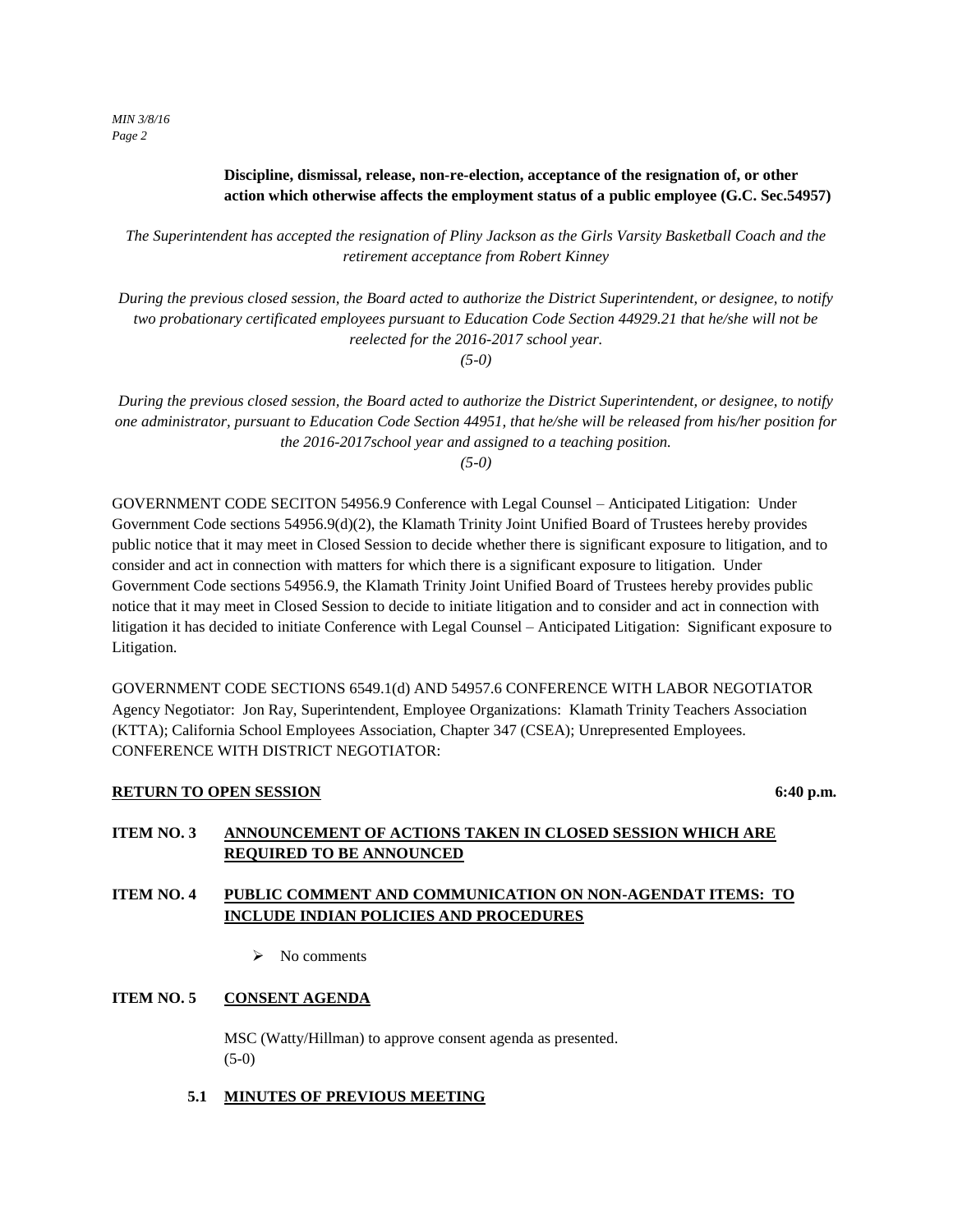*MIN 3/8/16 Page 3*

> Regular Meeting – February 9, 2016 Special Meeting – February 18, 2016 Special Meeting – February 23, 2016

#### **5.2 BILLS AND WARRANTS REPORT**

Total for the month of February: \$3,869,605.82

#### **5.3 OVERNIGHT FIELD TRIP**

The Board approved the field trip for the Hoopa High Science Department to attend the Physics Science and Math Days at Great America from April 28<sup>th</sup>-30th, or alternate days of May 5th-7th.

The Board approved the field trip for Hoopa High School's Choir to the Bay Area on May  $6<sup>th</sup> - 7<sup>th</sup>$ .

### **5.4 OUT OF STATE FIELD TRIP**

The Board approved Hoopa High School's CSF overnight trip to Ashland, Oregon to attend a play in June.

The Board approved the Hoopa High School Football team to travel to Juneau, Alaska in September.

### **5.5 OUT OF COUNTRY FIELD TRIP**

The Board approved the Hoopa High School Spanish Club trip to Mexico from May  $14<sup>th</sup>$ -22<sup>nd</sup>.

### **ITEM NO. 6 DISTRICT REPORTS**

- **6.1** Chief Business Official's Report: Will report on final audit and corrective actions on the agenda.
- **6.2** Superintendent's Report: Brooke Ferandell shared a power point presentation on Compass Learning.
- **6.3** Board Reports: Laura Lee George reported attending the American Indian Oversight Committee Meeting in Sacramento and brought back handouts to share with others.
- **6.4** Employee Group Reports: Patty Kelley reported that CSEA is set to negotiate soon.
- **6.5** Indian Education Director's Report: Collaborating with the cultural connection teachers, Hoopa Tribal Tanf, etc to plan cultural activities, planning cultural arts campout and reporting on other activities that will be happening in the district.
- **6.6** Special Education Director's Report: No report.

Presentation by DGI Development Group, Inc.

### **ITEM NO. 7 ITEMS FOR BOARD ACTION**

### **7.1 2014-2015 FINAL AUDIT**

MSC (George/Watty) to accept the final audit report for the 2014-2015 school year. (5-0)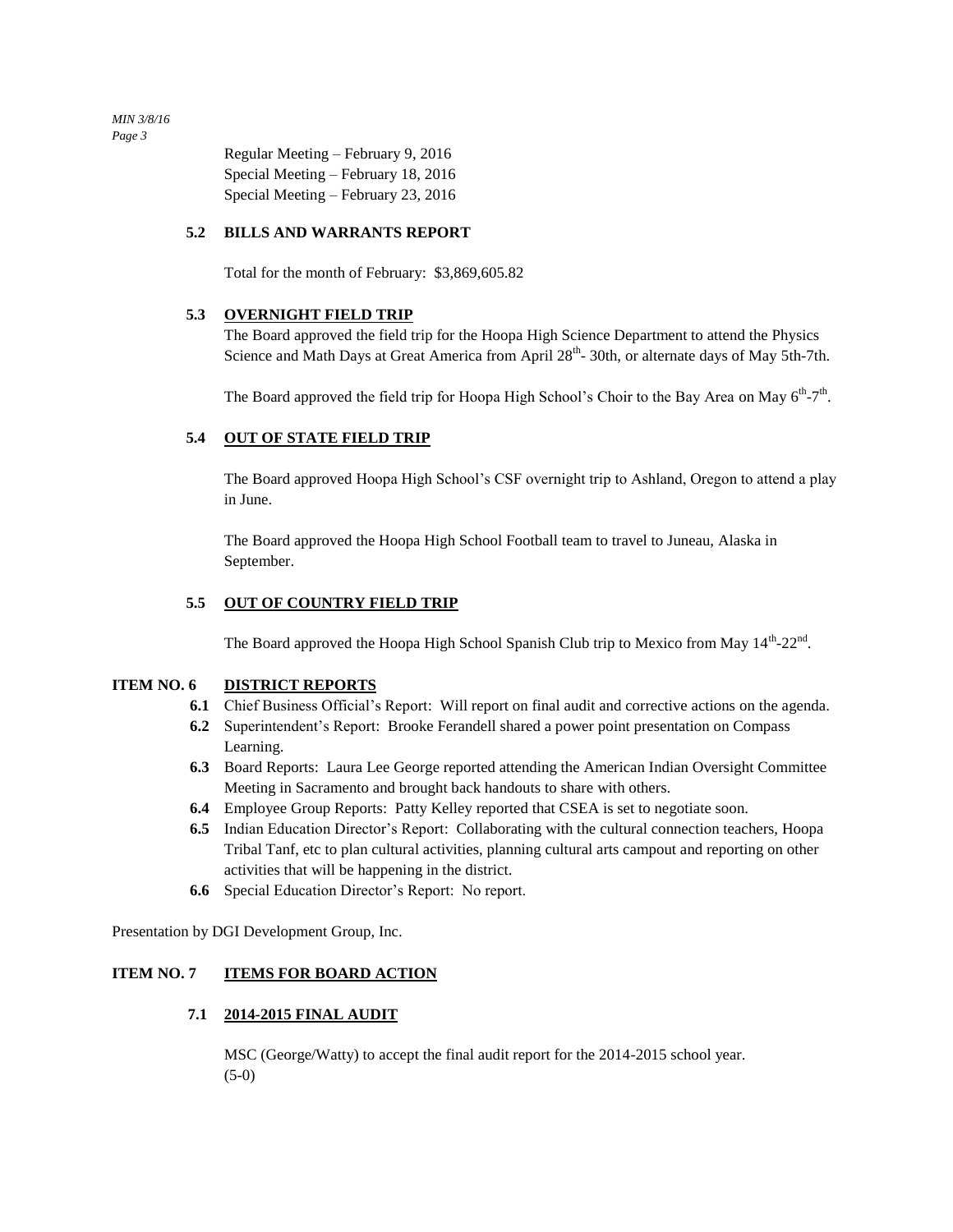#### **7.2 CORRECTIVE ACTION: 2014-2015 AUDIT FINDINGS AND RECOMMENDATIONS**

MSC (George/Hillman) to approve the corrective actions to resolve the audit findings for the 2014-2015 audit. (5-0)

#### **7.3 DISTRICT CERTIFICATION OF SECOND INTERIM BUDGET REPORT**

MSC (George/Watty) to certify a qualified second interim budget report. (5-0)

### **7.4 REQUEST FOR ALLOWANCE OF ATTENDANCE BECAUSE OF EMERGENCY CONDITIONS**

MSC (Watty/Hillman) to approve the submission of a request for allowance of attendance, material decrease, on January 28, 2016, for Hoopa Elementary and Hoopa High Schools. State Highway Route 96 was closed due to a slide. (5-0)

### **7.5 REQUEST FOR ALLOWANCE OF ATTENDANCE BECAUSE OF EMERGANCY CONDITIONS**

MSC (George/Hillman) to approve the submission of a request for allowance of attendance on January 29, 2016 due to the closure of Highway 96. All schools were closed that day. (5-0)

### **7.6 REQUEST FOR ALLOWANCE OF ATTENDANCE BECAUSE OF EMERGENCY CONDITIONS**

MSC (Watty/George) to approve the submission of a request for allowance of attendance for all schools during the week of February  $8<sup>th</sup> - 12<sup>th</sup>$  due to the relocation of classrooms, libraries, school offices and cafeterias at Hoopa High School, Hoopa Elementary, Trinity Valley, Orleans, Jack Norton, and the District Office. (5-0)

#### **7.7 SCHOOL SITE PLAN FOR WEITCHPEC ELEMENTARY SCHOOL**

MSC (Risling/George) to approve the school site plan. (4-1 Nay/Hillman)

### **7.8 SCHOOL SITE PLAN FOR HOOPA VALLEY HIGH SCHOOL**

MSC (George/Eichelberger) to table the school site plan to the next meeting. (5-0)

### **7.9 INVOICES FROM WORLD TELECOM & SURVEILLANCE INC.**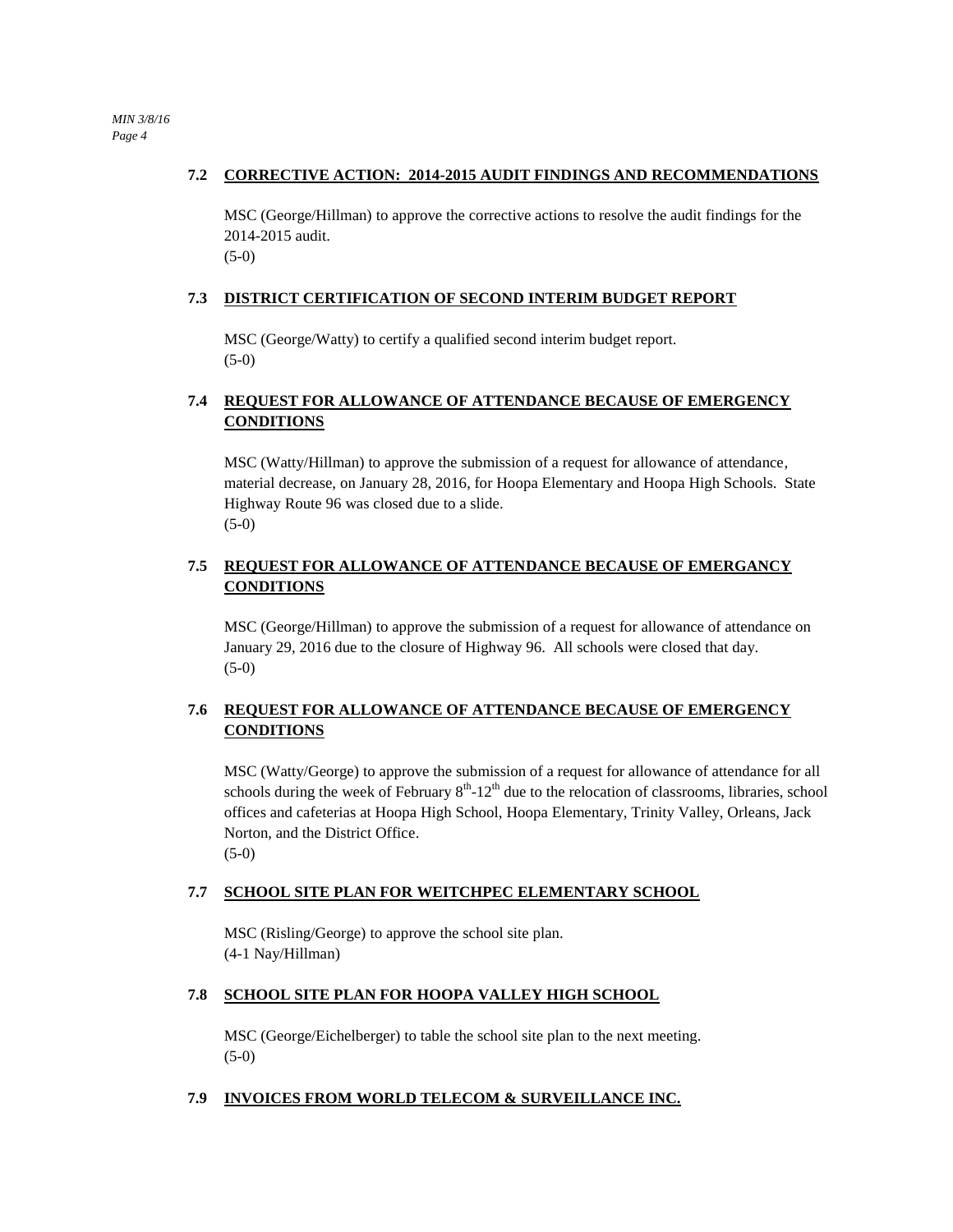MSC (Hillman/Watty) to approve the invoices in the amounts of \$418.70, \$2212.87, & \$285.10 for technical help for audio visual connections in the gym and classrooms at Trinity Valley Elementary School. (5-0)

#### **7.10 QUOTE FROM IVS COMPUTER TECHNOLOGY-HOOPA HIGH GYMNASIUM**

MSC (Watty/Risling) to approve the sales quote in the amount of \$48,248.56 for technology for the Hoopa High Gymnasium. (5-0)

### **7.11 BCA ARCHITECTS CONTRACT INCREASE-HOOPA VALLEY HIGH SCHOOL GYMNASIUM**

MSC (Eichelberger/Watty) to approve the increase of \$85,868.00 to the contract for architectural services due to increased construction costs. (5-0)

MSC (Watty/George) to continue the meeting past 10:40 p.m.

(5-0)

#### **7.12 QUOTE FROM CONTRAX FURNISHINGS FOR HOOPA ELEMENTARY SCHOOL**

MSC (Hillman/George) to approve the sales quote in the amount of \$88,317.60 for classroom furniture for the new classrooms and administration wing at Hoopa Elementary School. (5-0)

#### **7.13 INVOICES FROM ASBESTOS SCIENCE TECHNOLOGIES, INC.**

MSC (George/Hillman) to approve the invoices for mold oversite, enforcement and sampling: Hoopa Elementary \$2,965.00 Hoopa High \$3,305.00 Jack Norton \$1,745.00 Orleans Elementary \$1,915.00 Trinity Valley Elementary \$3,220.00 TOTAL: \$13,150.00 (5-0)

#### **7.14 CONSULTING SERVICES AGREEMENT/ISOM ADVISORS**

MSC (Watty/Risling) to approve the agreement with Isom Advisors for the possible issuance of a school bond. (5-0)

### **7.15 CONTRACT FOR PROFESSIONAL SERVICES FOR CRM GROUP/JACK NORTON ELEMENATARY SCHOOL-PHASE II**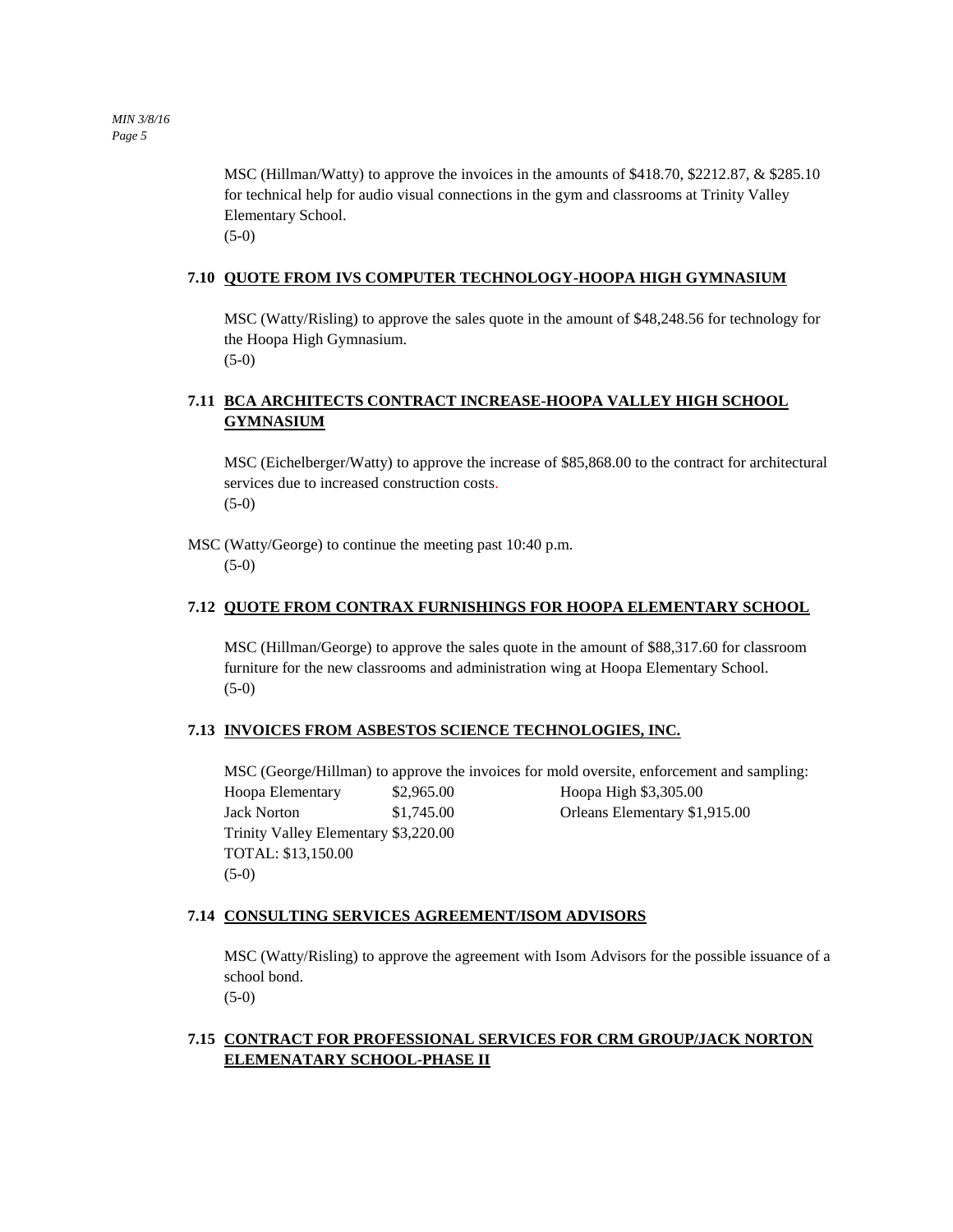MSC (Watty/Hillman) to approve the contract in the amount of \$40,577.79 for the cafeteria and kitchen roof/mold abatement project. (5-0)

### **7.16 CONTRACT FOR PROFESSIONAL SERVICES FOR CRM GROUP/ORLEANS ELEMENATARY SCHOOL-PHASE II**

MSC (Hillman/Eichelberger) to approve the contract in the amount of \$64,284.00 for the cafeteria, kitchen and classroom roof/mold abatement project. (5-0)

### **7.17 CONTRACT FOR PROFESSIONAL SERVICES FOR CRM GROUP/HOOPA VALLEY HIGH SCHOOL-PHASE II**

MSC (Watty/Hillman) to approve the contract in the amount of \$120,260.25 for the cafeteria, kitchen and administrative office roof/mold abatement project. (5-0)

### **7.18 CONTRACT FOR PROFESSIONAL SERVICES FOR CRM GROUP/HOOPA VALLEY ELEMENTARY SCHOOL-PHASE II**

MSC (Hillman/Eichelberger) to approve the contract in the amount of \$95,580.88 for the classroom roof/mold abatement project. (5-0)

### **7.19 CONTRACT FOR PROFESSIONAL SERVICES FOR CRM GROUP/HOOPA HIGH AND HOOPA ELEMENTARY PARKING REHAB-PHASE II**

MSC (Watty/Hillman) to approve the contract in the amount of \$30,000.00 for the parking lot rehabilitation project at Hoopa High and Hoopa Elementary School.  $(5-0)$ 

### **7.20 CONTRACT FOR PROFESSIONAL SERVICES FOR CRM GROUP/TRINITY VALLEY ELEMENATARY SCHOOL-PHASE II**

MSC (Hillman/Risling) to approve the contract in the amount of \$82,866.30 for the cafeteria, kitchen, administration and classroom roof/mold abatement project. (5-0)

### **7.21 QUOTE FROM DGI DEVELOPMENT GROUP, INC**

MSC (Watty/Hillman) to authorize payment of \$13,812.94 to try for 60 days. Presentation and discussion was moved to just before the action items. (5-0)

### **7.22 CONTRACTOR PRE-QUALIFICATION PROCESS**